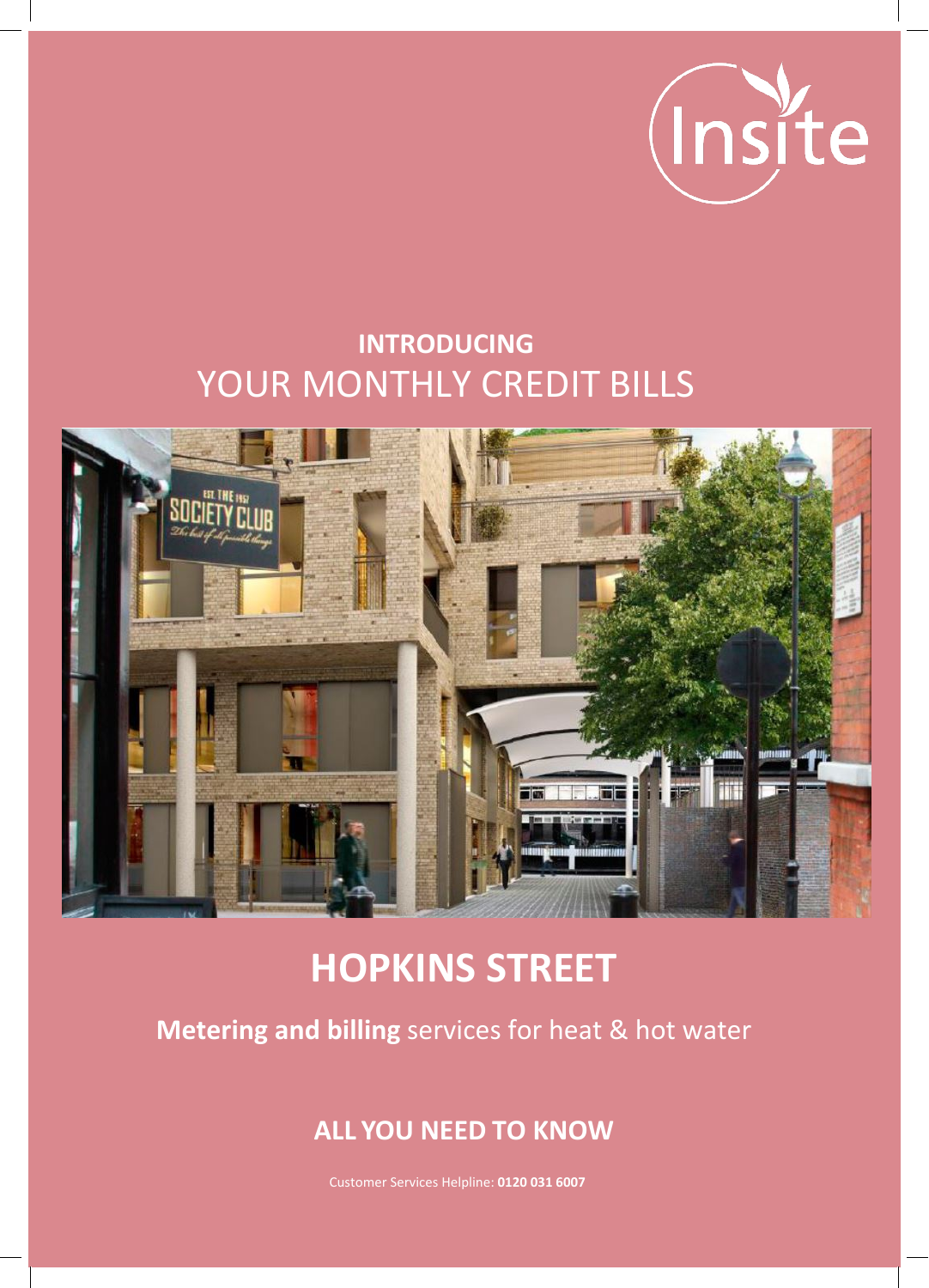### **CONTENTS**

| Page 3 |
|--------|
|        |
|        |
| Page 6 |
|        |
|        |
|        |
|        |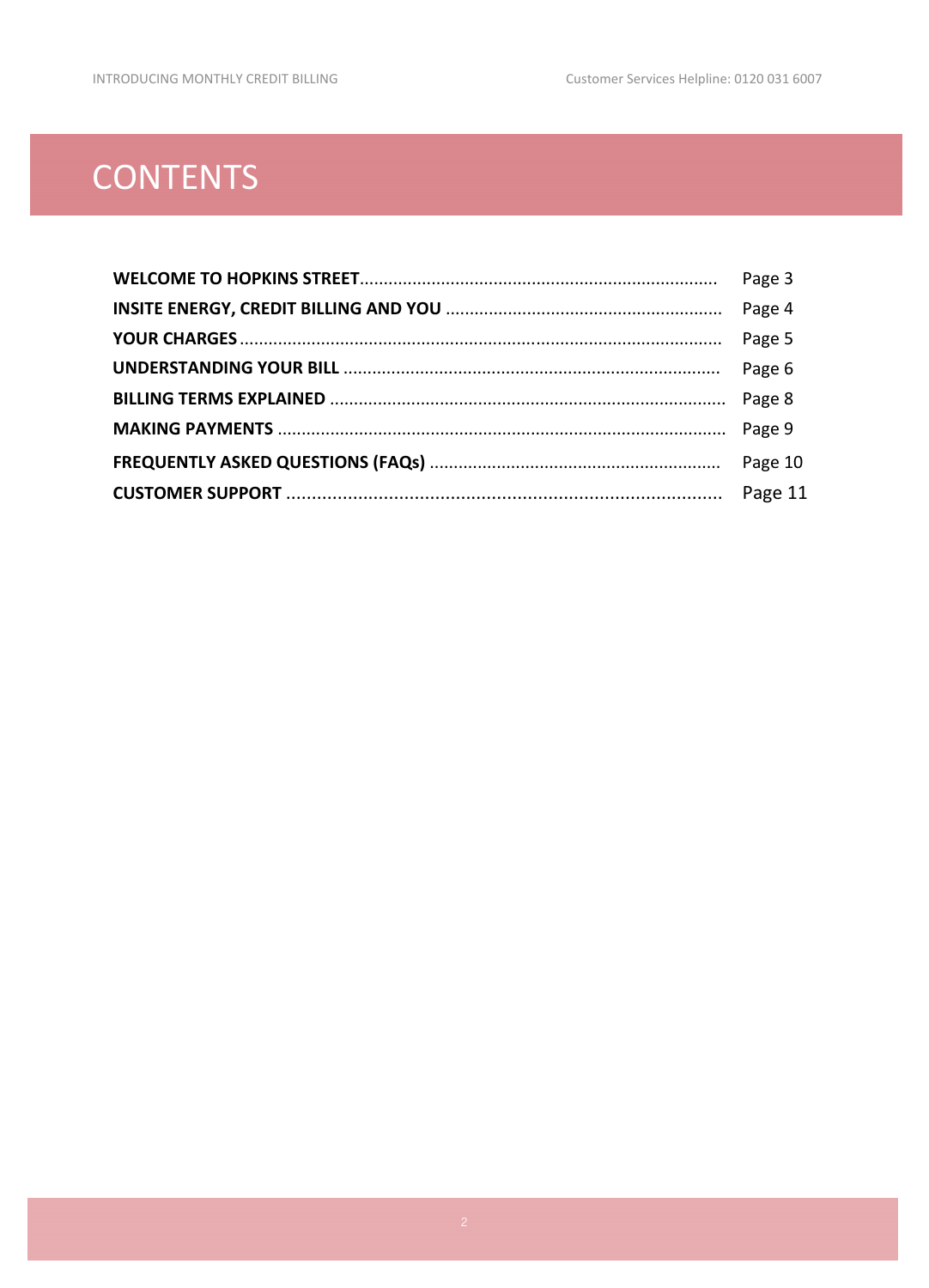### <span id="page-2-0"></span>**WELCOME TO HOPKINS STREET**

Your home is served by a heat network. Heat networks are an efficient, low carbon method of delivering heat to buildings. Instead of every home having individual gas boilers, there is one central plant room generating energy into heat & hot water and feeding it to all connected properties. This heat network is managed by your heat provider, Dolphin Square Charitable Foundation (known as 'Dolphin Living') c/o Touchstone CPS.

Through a network of insulated pipes, the generated heat is delivered through a Heat Interface Unit (HIU) which is installed in each property. This method of delivery means your heating system is robust and reliable, allowing your heat & hot water to be provided on demand as and when you want it. Your HIU is also connected to room thermostats and programmers, giving you control over your energy use.

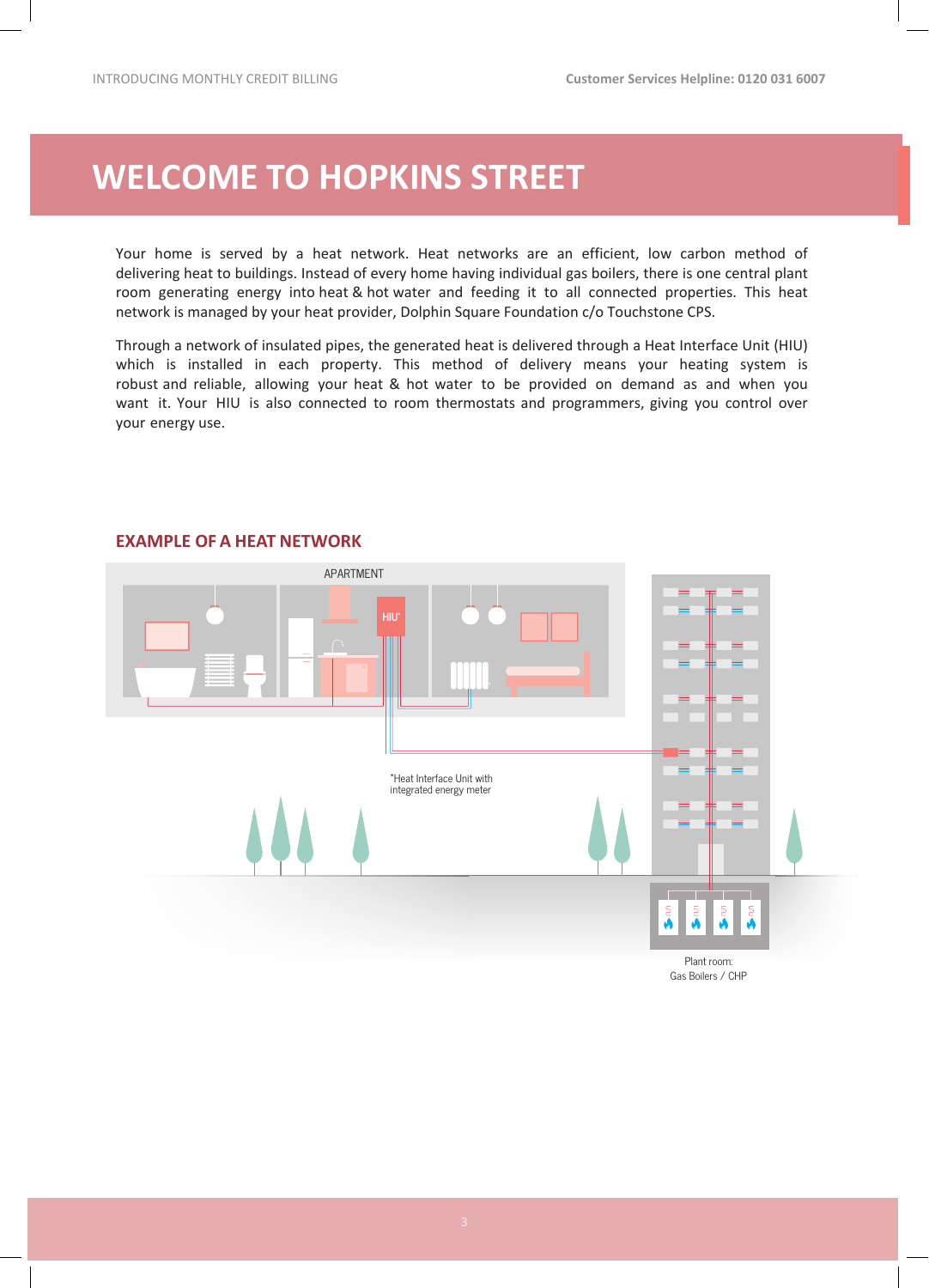### <span id="page-3-0"></span>[INSITE ENERGY, CREDIT BILLING](#page-2-0) AND **YOU**

Insite Energy is a metering and billing agent for many heat networks around the UK. We work on behalf of heat providers such as Dolphin Living to provide metering and payment services to their residents.

Dolphin Living have chosen Credit Billing for your home, to be managed by Insite Energy.



#### **WHAT IS CREDIT BILLING?**

Insite Energy collects actual meter readings from your heat meter remotely every month. This is done via an Automatic Meter Reading (AMR) system. Your heat meter can be found either inside or near your HIU, which is located in your utility cupboard.

We then send monthly bills to you either via post or electronically detailing your energy consumption and the daily standing charge which is a fixed charge per day. If at any time Insite Energy are unable to obtain actual meter readings, you will be sent a bill based on an estimated read, if instructed by your heat provider.

Your bills will be issued one month in arrears and received within the first week of each month. If Insite Energy are looking after more than one utility account, you will receive a bill detailing your charges for each of these utilities.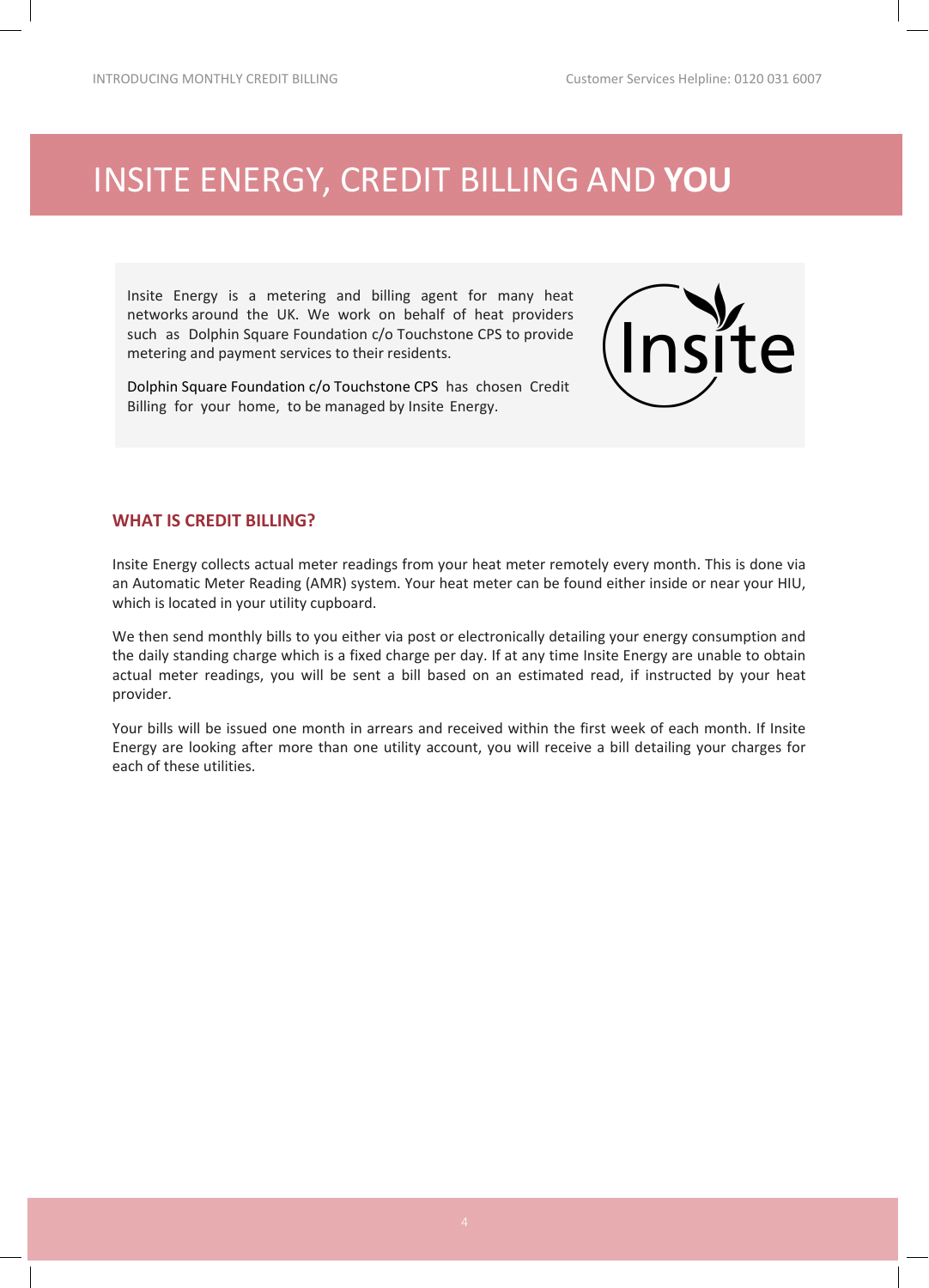### [YOUR CHARGES](#page-3-0)

Like all utilities, your tariff is broken down into two elements:

- 1. **Daily standing charge** This is the fixed charge passed on by your heat provider which covers the cost of operating the heat network and delivering energy to your home. This includes administrative charges and is payable daily by all residents regardless of the amount of energy consumed.
- 2. **Consumption charge**  This is charged per kWh (kilowatt hours) consumed within your property. This covers the bulk cost of the energy generated in the communal plant room. It also includes any associated heat losses between the supply point and your home. Your energy consumption is measured via the heat meter installed in your home, so you only pay for what you have used.

Your tariff is set and regularly reviewed by your heat provider to ensure the price is fair and any fees charged do not exceed the cost of providing energy to your home. It is Dolphin Living's policy not to make a profit from your tariff. Unfortunately, we are unable to alter your tariff unless instructed to do so by Dolphin Living c/o Touchstone CPS.

Any changes to your tariff will be communicated to you in writing, providing you with at least 31 days' notice before application.

You will find your current tariff information on your monthly bill.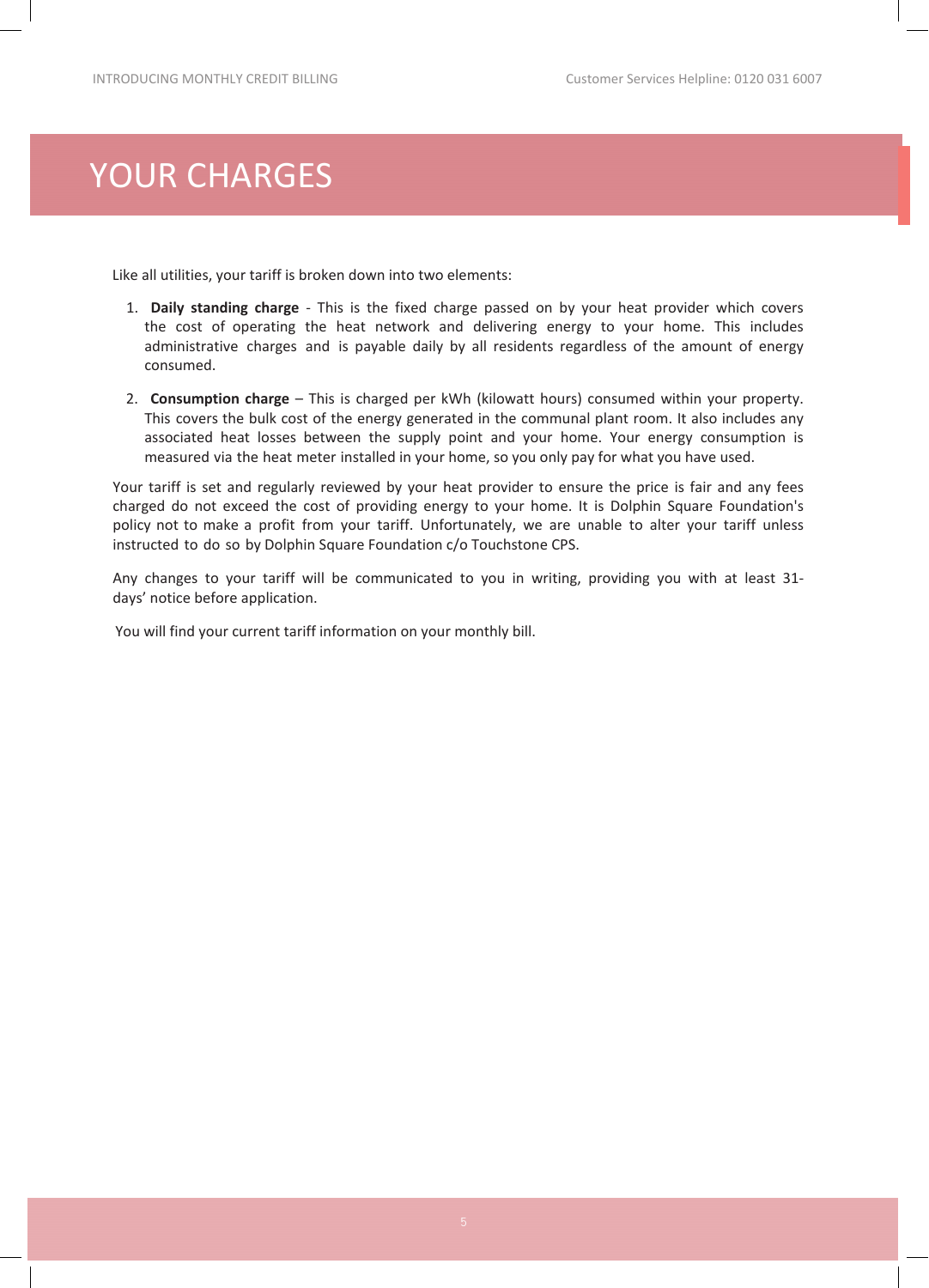## <span id="page-5-0"></span>UNDERSTANDING YOUR BILL

Your bill contains various information to show you what you have consumed, what your charges are, and how you can make payments.

|                                            | Mr & Mrs A.N. Other<br>Flat 48 Blank Apartments<br>Somer Road<br>Town TO1 1WOT                                                                                                                                                                                                                                                                                                                      | <b>Customer Helpline:</b><br>Customer Account Number<br><b>Payment Request</b><br><b>Bill Period</b><br><b>Bill Date</b><br>VAT Number | <b>Bill Enquiries and</b><br><b>Customer Service</b><br>0345 873 1065<br>12345678<br>30043<br>01/09/2013<br>31/10/2014<br>111 2222 33 | -di            | Scheme contact number<br><b>Customer account number</b> |
|--------------------------------------------|-----------------------------------------------------------------------------------------------------------------------------------------------------------------------------------------------------------------------------------------------------------------------------------------------------------------------------------------------------------------------------------------------------|----------------------------------------------------------------------------------------------------------------------------------------|---------------------------------------------------------------------------------------------------------------------------------------|----------------|---------------------------------------------------------|
|                                            | Summary                                                                                                                                                                                                                                                                                                                                                                                             |                                                                                                                                        |                                                                                                                                       |                |                                                         |
|                                            | Previous balance<br>Payments received with thanks                                                                                                                                                                                                                                                                                                                                                   |                                                                                                                                        | $-1$<br>$\cdot$ £                                                                                                                     | 75.76<br>50.00 |                                                         |
|                                            | Outstanding balance                                                                                                                                                                                                                                                                                                                                                                                 |                                                                                                                                        | $-1$                                                                                                                                  | 25.76          |                                                         |
|                                            | <b>New Charges</b>                                                                                                                                                                                                                                                                                                                                                                                  |                                                                                                                                        |                                                                                                                                       |                |                                                         |
|                                            | Supply of Heating & Hot Water                                                                                                                                                                                                                                                                                                                                                                       |                                                                                                                                        | £                                                                                                                                     | 25.33          |                                                         |
|                                            | <b>Standing Charge</b>                                                                                                                                                                                                                                                                                                                                                                              |                                                                                                                                        | £                                                                                                                                     | 9.00           |                                                         |
|                                            | VAT                                                                                                                                                                                                                                                                                                                                                                                                 |                                                                                                                                        | £                                                                                                                                     | 1.72           |                                                         |
|                                            | <b>TOTAL NOW DUE</b><br>61.81<br>£<br>$\equiv$<br>If you have chosen to pay by direct debit, please keep this bill for your reference only. Your payment<br>will automatically be taken on or just after 14/11/2014.<br>If you would like to pay your bill at the nearest post office or using Paypoint, take your bill to your<br>nearest post office or pay zone agent who takes 'bill payments'. |                                                                                                                                        |                                                                                                                                       |                | When your Direct Debit will<br>be collected (if set up) |
|                                            | Total Charges for Heating & Hot Water, inc. VAT                                                                                                                                                                                                                                                                                                                                                     |                                                                                                                                        | £                                                                                                                                     | $36.05 =$      | <b>Bill amount</b>                                      |
| <b>Barcode for Post</b><br>Office payments | 982617271000000000000000001                                                                                                                                                                                                                                                                                                                                                                         |                                                                                                                                        |                                                                                                                                       |                |                                                         |
|                                            |                                                                                                                                                                                                                                                                                                                                                                                                     | Insite Energy Ltd, 64 larg Lane, London SEI 4807                                                                                       |                                                                                                                                       |                |                                                         |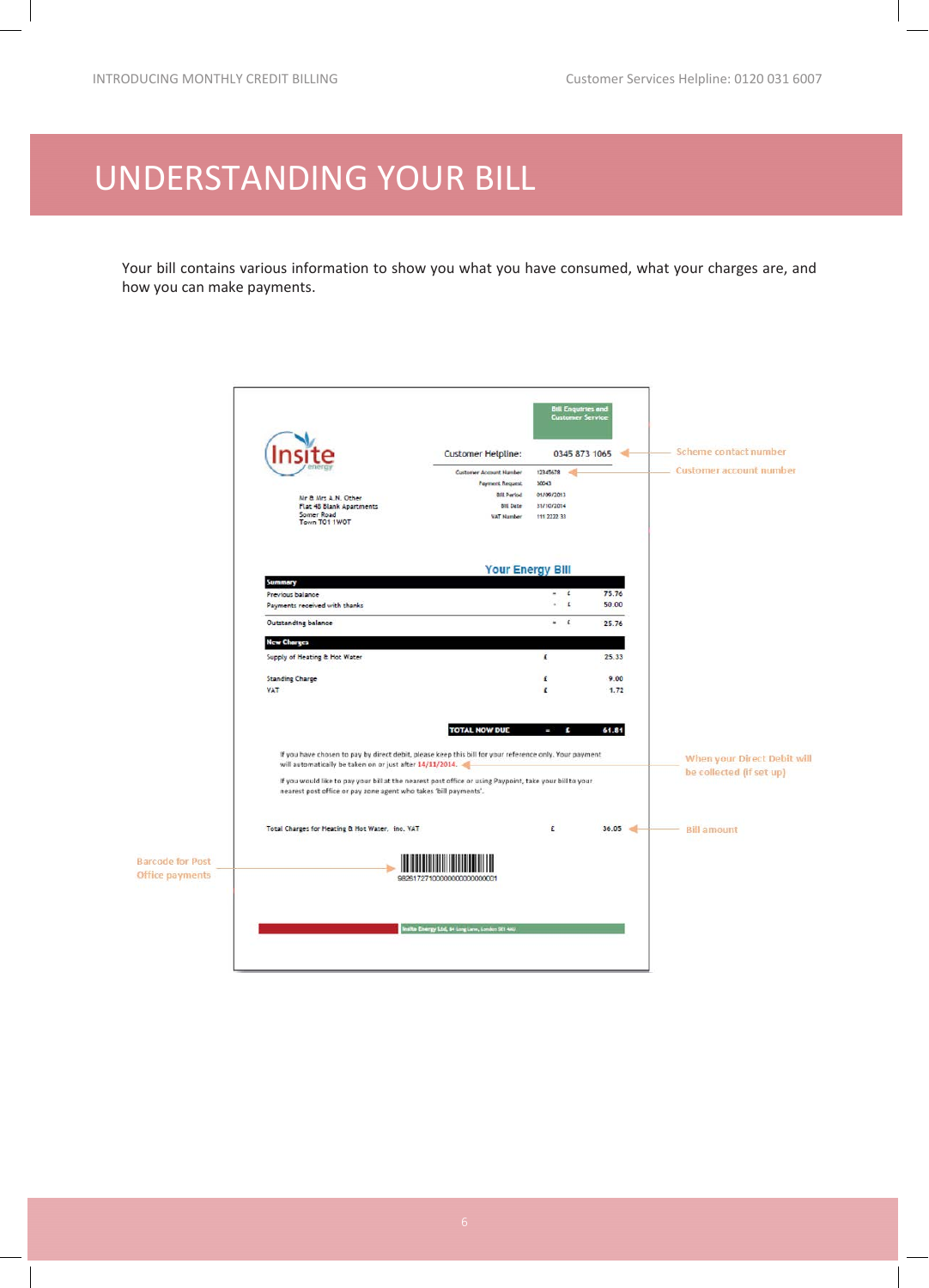### <span id="page-6-0"></span>UNDERSTANDING YOUR BILL

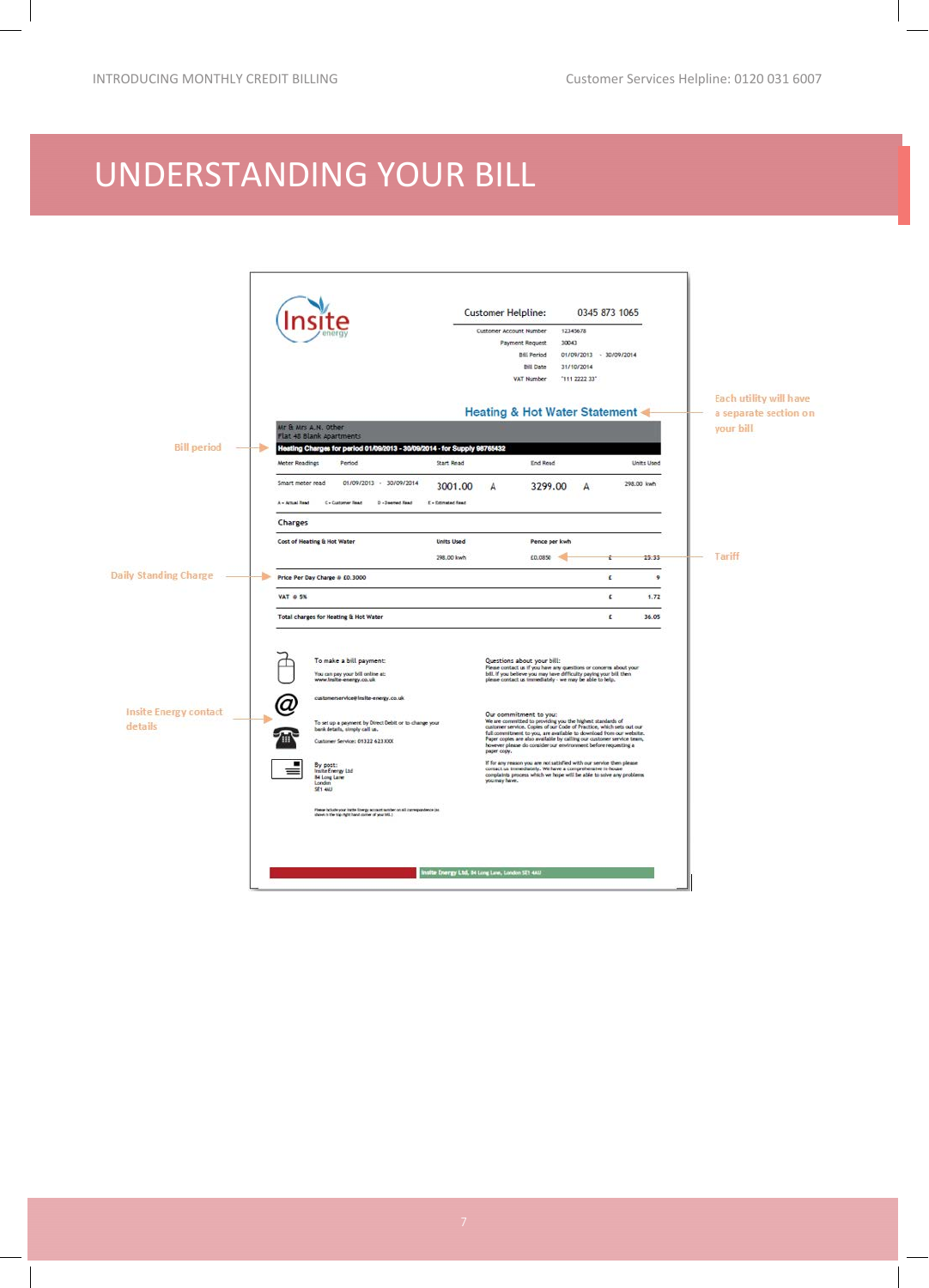### BILLING TERMS EXPLAINED

#### **Previous Balance**

This shows you your balance that was brought forward from the previous month.

#### **Payments Received with Thanks**

This shows you the payments that Insite Energy received from you by the date your new bill was issued. If you made a payment after this bill was produced, it will not show as a payment received. It will however be shown on the next bill.

#### **Outstanding Balance**

This shows you what is still owed from previous bills that you have not yet paid. As this amount still needs to be paid, it is added to the total owed – shown again as 'Outstanding Balance' at the bottom of the bill.

#### **New Charges**

This section shows the charges for the month being billed. It is a summary of the charges shown on the back page of the bill.

#### **Total Now Due**

This is the total amount that you must pay. It includes any balance brought forward plus the total of your new charges for the month being billed.

#### **Heating Charges**

The back page of the bill shows you what you have consumed and how you will be charged. It shows you the period that is being billed (usually the first day of a month to the last day of a month) and your meter serial number.

Your smart meter read will usually be annotated with an 'A', to illustrate that it is an actual remote reading from your heat meter and is therefore an accurate record of what you have consumed. If we have had to estimate your bill, this will be denoted by an 'E'.

The back page of the bill also shows you how much energy consumed and what the pence per kWh charge is, as set by your heat provider.

#### **Price Per Day Charge**

This states the daily standing charge as set by your heat provider, which is a fixed charge per day for your connection to the heat network.

#### **Total Charges for Heating & Hot Water**

This is the total owed by you for the period billed, including VAT. This amount is shown on the front page as 'New Charges'.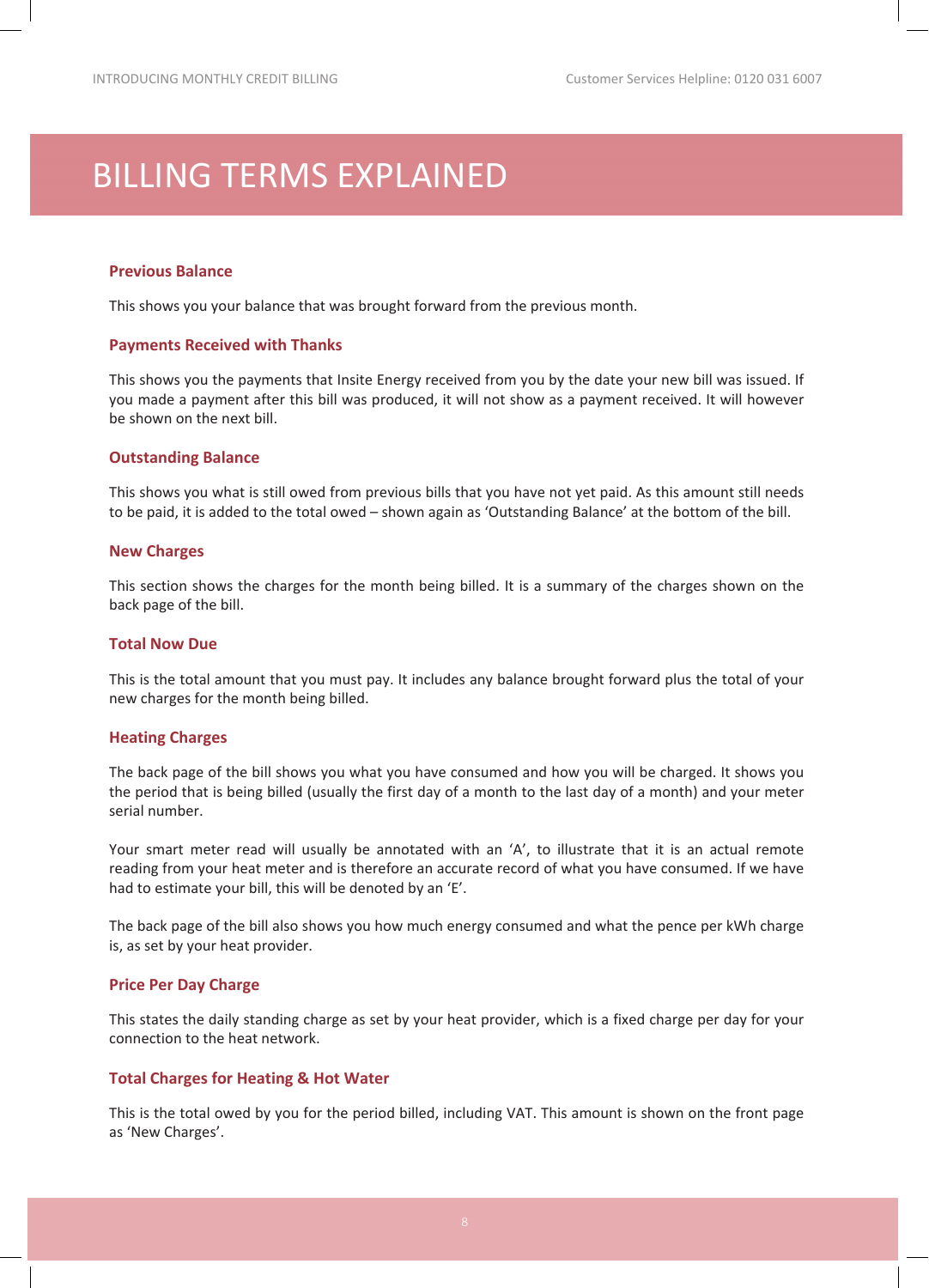### <span id="page-8-0"></span>MAKING PAYMENTS

#### **ONLINE**

Before you can pay online, you will need to set up an account with your details. You can easily do this on our secure website: **www.insite-energy.co.uk/make-payment** 

Once your account is created you can save your preferred credit or debit payment card and also make one off payments.

You can also set up a Direct Debit by calling us on 0120 031 6007. Please note that a Direct Debit should only be set up once you start receiving bills. The Direct Debit options available to you are:

- **Fixed** this is a fixed payment amount determined by you each month to cover your average monthly bill
- **Variable** this is a variable payment amount meaning that the exact amount charged to you each month on your bill is then collected for payment
- **Payment plan** If you have aged debt on your account we can set you up on a payment plan direct debit which will cover your average monthly bill as well as a proportion of your debt balance, to help you gradually pay your debt off over time. A payment plan will be set up for an agreed period of time e.g. 6 months, based on how much you can afford to pay each month.

To make regular payments via Standing Order, please make payments to our following bank details. Please use your 8-digit account number as the payment reference. You can also find these details on the back of your monthly bill:

Bank Name: A.I.B (GB) Sort Code: 23-84-82 Account Number: 04990266

#### **OVER THE PHONE**

You can pay your bill over the phone with one of our Customer Service Advisors, should you prefer.

#### **PAYMENT AT A POST OFFICE**

Take your bill to any Post Office to make a payment on to your account. You will need to present the barcode as printed on your bill.

#### **IMPORTANT**

It is important that you pay your bills promptly each month. Your heat provider has instructed us to issue debt management letters if you do not pay on time. Please note, if you do not make full payments to us each month, you may be breaching the lease agreement you have with your landlord.

If you have any problems making a payment, please get in touch with our helpdesk. You can do so during our office hours either by calling us on 0120 031 6007 or emailing us at customerservice@insiteenergy.co.uk

#### **We are open:**

- 9am 8:30pm Monday to Friday
- 9am 5:30pm Saturdays
- We are closed on Sundays and Bank Holidays.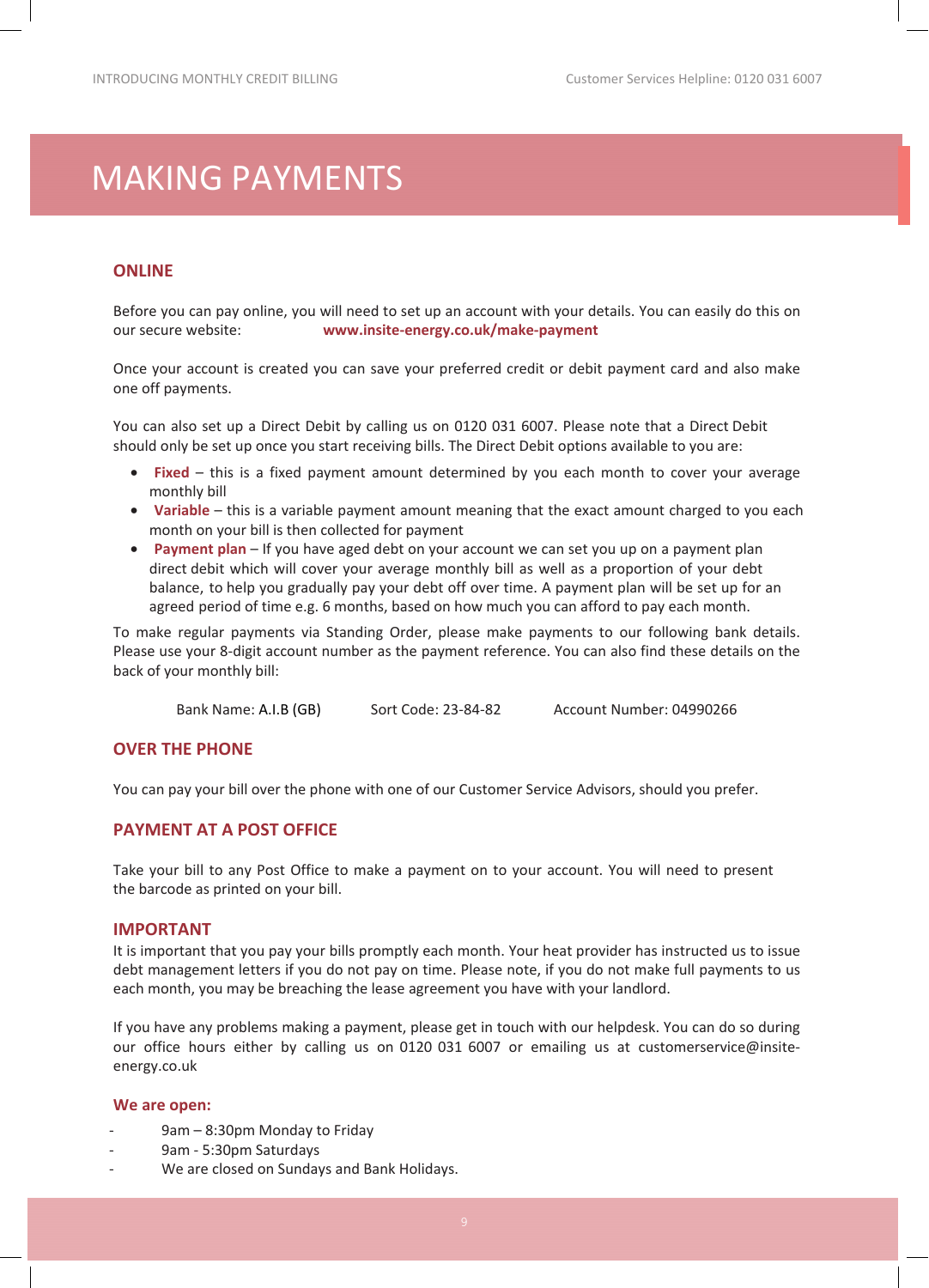## <span id="page-9-0"></span>FREQUENTLY ASKED QUESTIONS (FAQs)

**You can find a comprehensive list of our FAQs on our website. We've selected a few common queries below:**

#### **My heat & hot water is not working**

Before getting in touch with us, please check that:

- Your heating controls (i.e. radiator thermostats and programmer) are set correctly
- The heat meter and HIU are on and are undamaged
- You have electricity to your property

If the answer to all the above is 'yes' and you still have no heat & hot water, please contact our Customer Service team.

Please note, Insite Energy are not responsible for your energy supply, nor do we maintain the heating system at your development or in your property. Unfortunately, as a result and unless contracted, Insite Energy are unable to help you with the maintenance of the heating system within your property. For queries relating to your electricity and water supply, please contact your relevant suppliers.

#### **My Bill is too high – can you investigate and send me a new one?**

If your bill has an 'A' marked within the 'Heat Charges' section, it shows that an actual reading has been taken from your heat meter and sent to Insite Energy remotely.

If your bill is based on actual readings from your heat meter, they have given us a true report on you kWh consumption of energy - so we will unfortunately not be able to change it.

#### **I'm moving out. What do I need to do?**

It is important that you let us know exactly when you will be leaving your current address. If we don't receive an accurate move out date, your standing charges and energy usage may be miscalculated in your final bill.

To make sure you only pay for what you've used, it's important to give us an accurate final meter reading taken on the date you move out of your home. You will then receive your final bill and account closure confirmation letter from us in the post, or via email if you've registered for e-billing. If you don't provide a final meter reading, you may receive an inaccurate final bill from us or even become liable for standing charges until the next tenants move in.

It's easy to submit a final meter reading. You can take a note of the full meter reading and send it to us via our Moving Out form found on our website, or you can take a photo of your heat meter's screen and send it to us at residata@insite-energy.co.uk. You will also need to complete and send us an End of Tenancy form, which can be downloaded on our website.

If we don't receive all the necessary information to close off your account, we may end up billing you in error. Your Heat provider or Landlord may even withhold your deposit or take legal action until all outstanding bills and debts are settled.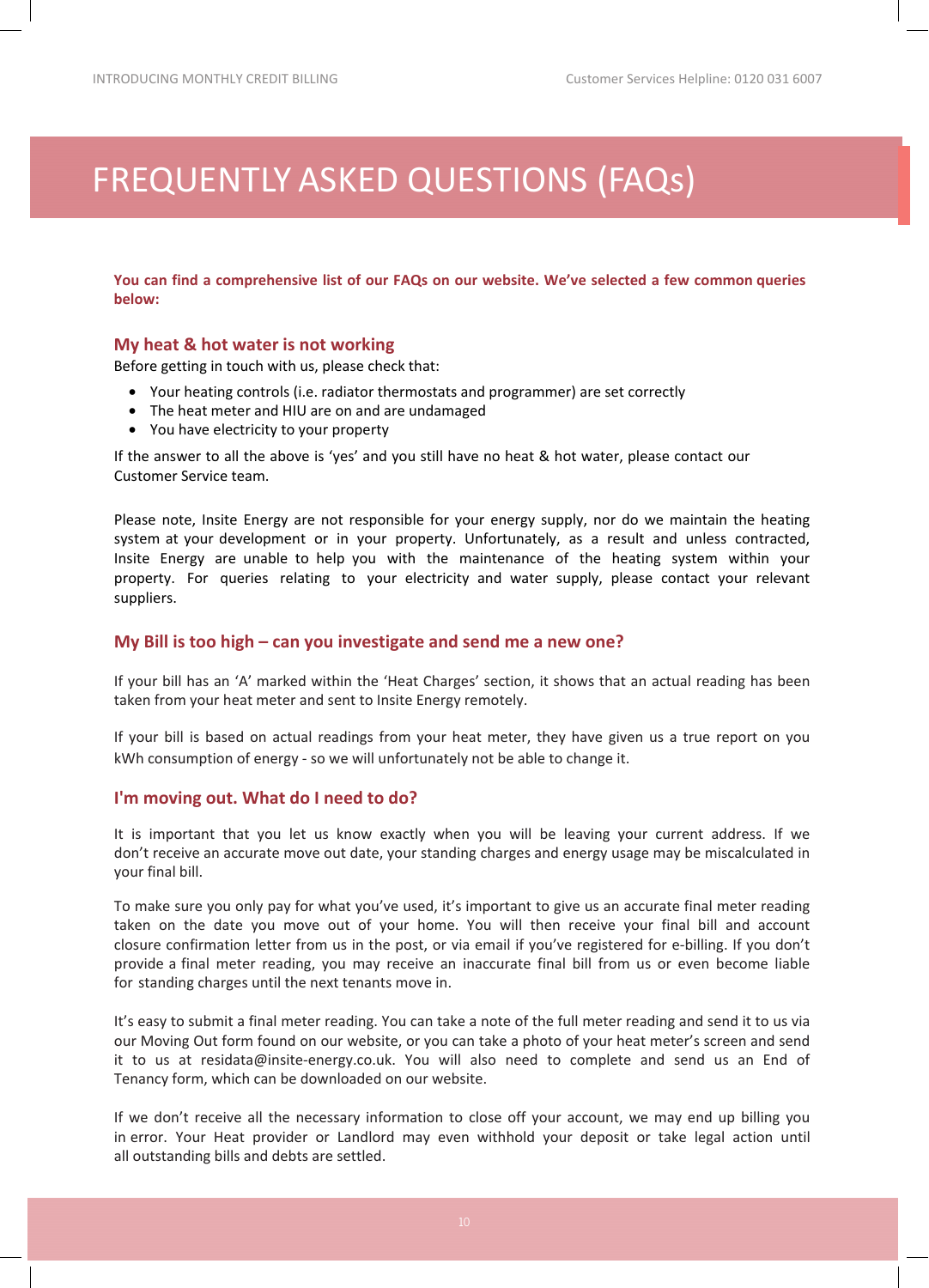### <span id="page-10-0"></span>CUSTOMER SUPPORT

#### **VULNERABLE CUSTOMERS**

We offer additional services to our residents who may require additional support. These include: bill nominees, priority attendance, password protected appointments, and alternative communication formats. If you feel you need access to these services and identify as any of the following, please get in touch with your heat provider to be registered:

- Over the age of 70 years old

- With long-term/chronic illness
- With mental and/or physical disabilities
- Visually or hearing impaired

Other circumstances such as bereavement and financial instability may give rise to vulnerability and will be taken into consideration. We keep a record of all vulnerable customers in our Priority Services Register (PSR), which is shared with your heat provider.

#### **WHAT YOU CAN DO TO HELP US**

There are a few things you can do to help avoid any potential issues:

- Please allow our staff access to your property when we need to carry out maintenance. We will endeavour to arrange a morning or afternoon weekday appointment for a time that suits you.
- Please keep all scheduled appointments and provide us with at least 48 hours' notice. Your heat provider may charge you for any missed appointments where reasonable notice has not been given.
- If you think your metering system is faulty, please let us know at the earliest opportunity.
- Please take reasonable care of your heat meter and heating system.
- Keep all electronic and physical payment receipts for your records.

#### **GETTING IN TOUCH**

Customer service is paramount to us. We aim to handle any customer queries or complaints as quickly and effectively as possible. We record all telephone calls and monitor call waiting times so we can continuously improve our performance.

If our services do not meet your expectations, or you experienced great customer support, please get in touch. In addition, if you have a query regarding your KURVE account, are moving out of your property, or have any other issues related to making payments, you can get in touch with our helpdesk via:

- Email at **customerservice@insite-energy.co.uk**
- Telephone on 0120 031 6007 during our office hours

9am - 8:30pm Monday to Fridays 9am - 5:30pm on Saturdays

• Post to: **Customer Service Manager, Insite Energy Ltd, 69 Old Street, London EC1V 9HX**

When contacting us, please provide your name, address, and your 8-digit payment number to help us deal with your query more efficiently.

We will acknowledge your query or complaint on the same working day it is received, and aim to resolve it within ten (10) working days. If your issue requires us to liaise with <Heat Provider> or any other third parties, this may take longer. **Please note that we do not have a Customer Service counter and cannot accept payments or investigate queries in person.**